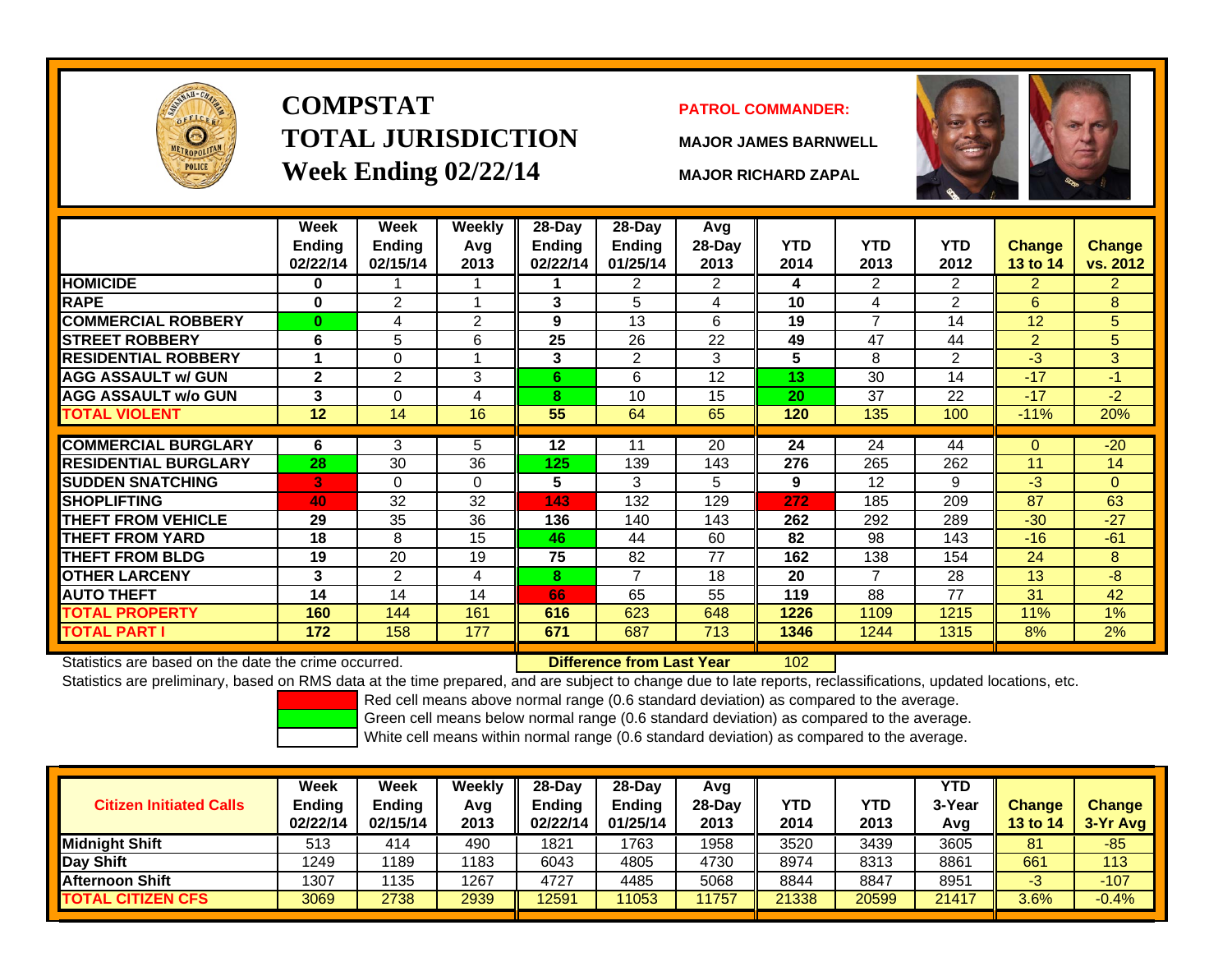

## **COMPSTATWEST CHATHAM PRECINCTWeek Ending 02/22/14**



**CAPT. CHARLES HALL**



|                             | Week             | Week     | Weekly         | 28-Day       | $28-Day$       | Avg            |              |                |                |                |                |
|-----------------------------|------------------|----------|----------------|--------------|----------------|----------------|--------------|----------------|----------------|----------------|----------------|
|                             | Ending           | Ending   | Avg            | Ending       | <b>Ending</b>  | 28-Day         | <b>YTD</b>   | <b>YTD</b>     | <b>YTD</b>     | <b>Change</b>  | <b>Change</b>  |
|                             | 02/22/14         | 02/15/14 | 2013           | 02/22/14     | 01/25/14       | 2013           | 2014         | 2013           | 2012           | 13 to 14       | vs. 2012       |
| <b>HOMICIDE</b>             | 0                | 0        | 0              | 0            | 0              | 0              | $\mathbf 0$  | $\mathbf{0}$   | 0              | $\mathbf{0}$   | 0              |
| <b>RAPE</b>                 | $\bf{0}$         |          | 0              |              | $\overline{2}$ |                | 3            | $\Omega$       | 0              | 3              | 3 <sup>1</sup> |
| <b>COMMERCIAL ROBBERY</b>   | $\bf{0}$         | 0        | 0              |              | $\overline{2}$ |                | 3            |                | $\overline{2}$ | $\overline{2}$ |                |
| <b>STREET ROBBERY</b>       |                  | 0        | $\mathbf 0$    | 3            | 3              | 2              | 4            | 10             | 6              | $-6$           | $-2$           |
| <b>RESIDENTIAL ROBBERY</b>  | $\bf{0}$         | $\Omega$ | 0              |              |                |                | $\mathbf 2$  |                | 0              | 4              | 2 <sup>1</sup> |
| <b>AGG ASSAULT w/ GUN</b>   | $\bf{0}$         | $\Omega$ | $\mathbf 0$    | $\bf{0}$     | $\Omega$       |                | $\bf{0}$     | 3              |                | $-3$           | $-1$           |
| <b>AGG ASSAULT w/o GUN</b>  | $\bf{0}$         | 0        |                | $\bf{0}$     |                | 3              |              | $\overline{2}$ | 4              | $-1$           | $-3$           |
| <b>TOTAL VIOLENT</b>        |                  |          | $\overline{2}$ | 6            | 9              | 8              | 13           | 17             | 13             | $-24%$         | 0%             |
|                             |                  |          |                |              |                |                |              |                |                |                |                |
| <b>COMMERCIAL BURGLARY</b>  | $\boldsymbol{2}$ | 2        |                | 4            | $\overline{2}$ | $\overline{2}$ | 4            | 5              | 2              | -1             | $\overline{2}$ |
| <b>RESIDENTIAL BURGLARY</b> | 9                | 6        | 6              | 27           | 24             | 25             | 51           | 52             | 40             | $-1$           | 11             |
| <b>ISUDDEN SNATCHING</b>    | $\bf{0}$         | $\Omega$ | $\Omega$       | $\bf{0}$     | $\Omega$       | 0              | $\mathbf{0}$ | $\Omega$       |                | $\Omega$       | $-1$           |
| <b>SHOPLIFTING</b>          | 4                | 3        | 3              | 17           | 16             | 12             | 35           | 22             | 24             | 13             | 11             |
| <b>THEFT FROM VEHICLE</b>   | 7                | 10       | 5              | 27           | 26             | 21             | 49           | 40             | 42             | 9              | $\overline{7}$ |
| <b>THEFT FROM YARD</b>      | $\mathbf{2}$     | 3        | $\overline{2}$ | 11           | 15             | 8              | 23           | 14             | 19             | 9              | 4              |
| <b>THEFT FROM BLDG</b>      | 7                | 5        | 3              | 18           | 15             | 11             | 30           | 21             | 24             | 9              | 6              |
| <b>OTHER LARCENY</b>        | $\overline{2}$   | $\Omega$ |                | $\mathbf{2}$ | $\Omega$       | 2              | 5            | $\Omega$       | 6              | 5              | $-1$           |
| <b>AUTO THEFT</b>           | 4                | 4        | 2              | 18           | 15             | 9              | 24           | 12             | 10             | 12             | 14             |
| <b>TOTAL PROPERTY</b>       | 37               | 33       | 23             | 124          | 113            | 91             | 221          | 166            | 168            | 33%            | 32%            |
| <b>TOTAL PART I</b>         | 38               | 34       | 25             | 130          | 122            | 99             | 234          | 183            | 181            | 28%            | 29%            |

Statistics are based on the date the crime occurred. **Difference from Last Year** 

r 51

Statistics are preliminary, based on RMS data at the time prepared, and are subject to change due to late reports, reclassifications, updated locations, etc.

Red cell means above normal range (0.6 standard deviation) as compared to the average.

Green cell means below normal range (0.6 standard deviation) as compared to the average.

| <b>Citizen Initiated Calls</b> | <b>Week</b><br><b>Ending</b> | Week<br><b>Ending</b> | Weeklv<br>Avg | $28-Day$<br><b>Ending</b> | $28-Dav$<br><b>Ending</b> | Avg<br>$28-Day$ | <b>YTD</b> | <b>YTD</b> | <b>YTD</b><br>3-Year | <b>Change</b> | <b>Change</b> |
|--------------------------------|------------------------------|-----------------------|---------------|---------------------------|---------------------------|-----------------|------------|------------|----------------------|---------------|---------------|
|                                | 02/22/14                     | 02/15/14              | 2013          | 02/22/14                  | 01/25/14                  | 2013            | 2014       | 2013       | Avg                  | 13 to 14      | $3-Yr$ Avg    |
| <b>Midnight Shift</b>          | 93                           |                       | 97            | 361                       | 351                       | 389             | 700        | 662        | 697                  | 38            | ບ             |
| Day Shift                      | 251                          | 237                   | 242           | 2253                      | 962                       | 967             | 1816       | 1677       | 1755                 | 139           | 61            |
| <b>Afternoon Shift</b>         | 277                          | 221                   | 259           | 946                       | 828                       | 1036            | 1815       | 1854       | 1840                 | $-39$         | $-25$         |
| <b>TOTAL CITIZEN CFS</b>       | 621                          | 621                   | 598           | 3560                      | 2141                      | 2392            | 4331       | 4193       | 4291                 | 3.3%          | 0.9%          |
|                                |                              |                       |               |                           |                           |                 |            |            |                      |               |               |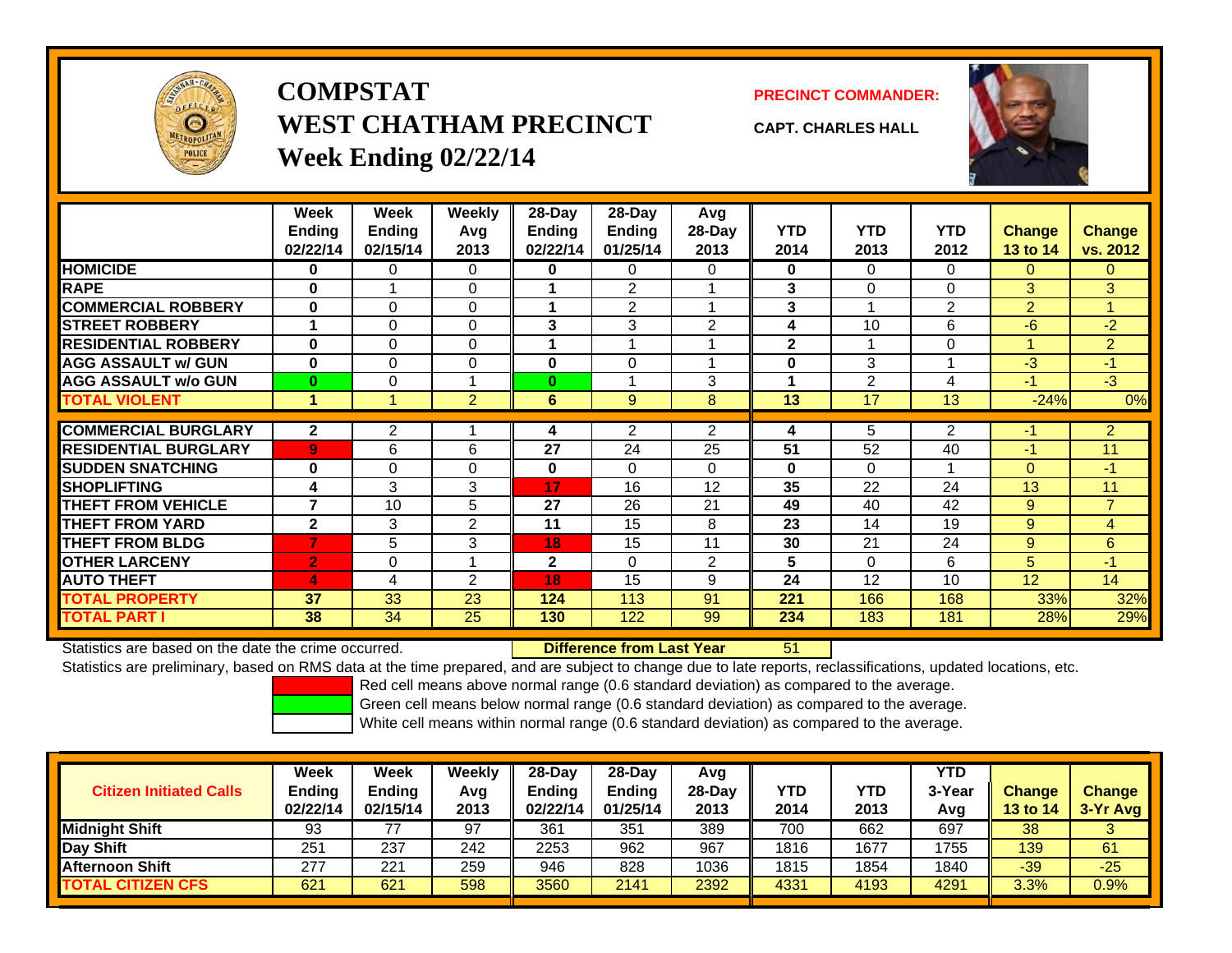

**COMPSTATDOWNTOWN PRECINCTWeek Ending 02/22/14**

#### **PRECINCT COMMANDER:**

**CAPT. BEN HERRON**



|                             | Week<br><b>Ending</b><br>02/22/14 | Week<br>Ending<br>02/15/14 | Weekly<br>Avq<br>2013 | $28-Day$<br><b>Ending</b><br>02/22/14 | $28$ -Day<br><b>Ending</b><br>01/25/14 | Avg<br>$28$ -Day<br>2013 | <b>YTD</b><br>2014 | <b>YTD</b><br>2013 | <b>YTD</b><br>2012 | <b>Change</b><br>13 to 14 | <b>Change</b><br>vs. 2012 |
|-----------------------------|-----------------------------------|----------------------------|-----------------------|---------------------------------------|----------------------------------------|--------------------------|--------------------|--------------------|--------------------|---------------------------|---------------------------|
| <b>HOMICIDE</b>             | 0                                 | 0                          | 0                     | 0                                     | 0                                      |                          | $\mathbf 0$        | $\Omega$           | 0                  | $\overline{0}$            | 0                         |
| <b>RAPE</b>                 | $\bf{0}$                          | 0                          | $\Omega$              | $\bf{0}$                              | $\Omega$                               |                          | $\mathbf{2}$       |                    | $\Omega$           |                           | 2 <sup>1</sup>            |
| <b>COMMERCIAL ROBBERY</b>   | $\bf{0}$                          |                            | $\mathbf 0$           |                                       | 1                                      |                          | 3                  | $\Omega$           | 2                  | $\mathbf{3}$              |                           |
| <b>STREET ROBBERY</b>       | 1                                 | 4                          | $\overline{2}$        | 4                                     | 4                                      | 8                        | 8                  | 14                 | 15                 | $-6$                      | $-7$                      |
| <b>RESIDENTIAL ROBBERY</b>  | $\bf{0}$                          | 0                          | $\Omega$              | 0                                     | $\Omega$                               |                          | $\bf{0}$           | $\overline{2}$     | $\Omega$           | $-2$                      | $\overline{0}$            |
| <b>AGG ASSAULT w/ GUN</b>   | $\bf{0}$                          | 0                          |                       | $\bf{0}$                              | $\Omega$                               | 3                        |                    | 5                  |                    | $-4$                      | $\overline{0}$            |
| <b>AGG ASSAULT w/o GUN</b>  | $\overline{2}$                    | 0                          |                       | 3                                     | 3                                      | 4                        | 8                  | 10                 | 8                  | $-2$                      | $\overline{0}$            |
| <b>TOTAL VIOLENT</b>        | 3                                 | $\overline{2}$             | 4                     | 8                                     | 8                                      | 18                       | 22                 | 32                 | 26                 | $-31%$                    | $-15%$                    |
| <b>COMMERCIAL BURGLARY</b>  | $\bf{0}$                          |                            |                       |                                       | 3                                      | 3                        | 4                  |                    | 7                  | 3                         | $-3$                      |
| <b>RESIDENTIAL BURGLARY</b> | 4                                 | 5                          | 3                     | 15                                    | 15                                     | 13                       | 23                 | 23                 | 31                 | $\mathbf{0}$              | -8                        |
| <b>SUDDEN SNATCHING</b>     | $\overline{2}$                    | 0                          | $\mathbf 0$           | 4                                     | 3                                      | $\overline{2}$           | 6                  | 6                  |                    | $\mathbf{0}$              | 5                         |
| <b>SHOPLIFTING</b>          | 4                                 |                            | 4                     | 25                                    | 25                                     | 17                       | 41                 | 22                 | 24                 | 19                        | 17                        |
| <b>THEFT FROM VEHICLE</b>   | 5                                 | $\overline{2}$             | $\overline{7}$        | 27                                    | 23                                     | 29                       | 38                 | 42                 | 77                 | $-4$                      | $-39$                     |
| <b>THEFT FROM YARD</b>      | 7                                 | 4                          | 4                     | 14                                    | 10                                     | 18                       | 18                 | 31                 | 20                 | $-13$                     | $-2$                      |
| <b>THEFT FROM BLDG</b>      | $\overline{2}$                    | 5                          | 4                     | 13                                    | 21                                     | 15                       | 36                 | 29                 | 35                 | $\overline{7}$            |                           |
| <b>OTHER LARCENY</b>        | 1                                 |                            |                       | $\overline{2}$                        |                                        | 4                        | $\mathbf{2}$       |                    | 4                  |                           | $-2$                      |
| <b>AUTO THEFT</b>           | 4                                 | 3                          | 2                     | 9                                     | 12                                     | 9                        | 16                 | 17                 | 19                 | $-1$                      | $-3$                      |
| <b>TOTAL PROPERTY</b>       | 26                                | 22                         | 27                    | 110                                   | 113                                    | 110                      | 184                | 172                | 218                | 7%                        | $-16%$                    |
| <b>TOTAL PART I</b>         | 29                                | 24                         | 31                    | 118                                   | 121                                    | 128                      | 206                | 204                | 244                | 1%                        | $-16%$                    |

Statistics are based on the date the crime occurred.

Difference from Last Year 2

Statistics are preliminary, based on RMS data at the time prepared, and are subject to change due to late reports, reclassifications, updated locations, etc.

Red cell means above normal range (0.6 standard deviation) as compared to the average.

Green cell means below normal range (0.6 standard deviation) as compared to the average.

| <b>Citizen Initiated Calls</b> | Week<br><b>Ending</b><br>02/22/14 | Week<br><b>Ending</b><br>02/15/14 | Weekly<br>Avg<br>2013 | $28-Day$<br><b>Ending</b><br>02/22/14 | 28-Day<br><b>Ending</b><br>01/25/14 | Avg<br>28-Dav<br>2013 | YTD<br>2014 | <b>YTD</b><br>2013 | <b>YTD</b><br>3-Year<br>Avg | <b>Change</b><br><b>13 to 14</b> | <b>Change</b><br>$3-Yr$ Avg |
|--------------------------------|-----------------------------------|-----------------------------------|-----------------------|---------------------------------------|-------------------------------------|-----------------------|-------------|--------------------|-----------------------------|----------------------------------|-----------------------------|
| <b>Midnight Shift</b>          | 121                               | 93                                | 107                   | 405                                   | 381                                 | 428                   | 764         | 772                | 804                         | -8                               | $-40$                       |
| Day Shift                      | 205                               | $21^{\circ}$                      | 208                   | 798                                   | 812                                 | 832                   | 1494        | 1431               | 1514                        | 63                               | $-20$                       |
| <b>Afternoon Shift</b>         | 261                               | 203                               | 226                   | 895                                   | 828                                 | 905                   | 1545        | 1479               | 1505                        | 66                               | 40                          |
| <b>TOTAL CITIZEN CFS</b>       | 587                               | 507                               | 541                   | 2098                                  | 2021                                | 2165                  | 3803        | 3682               | 3822                        | 3.3%                             | $-0.5%$                     |
|                                |                                   |                                   |                       |                                       |                                     |                       |             |                    |                             |                                  |                             |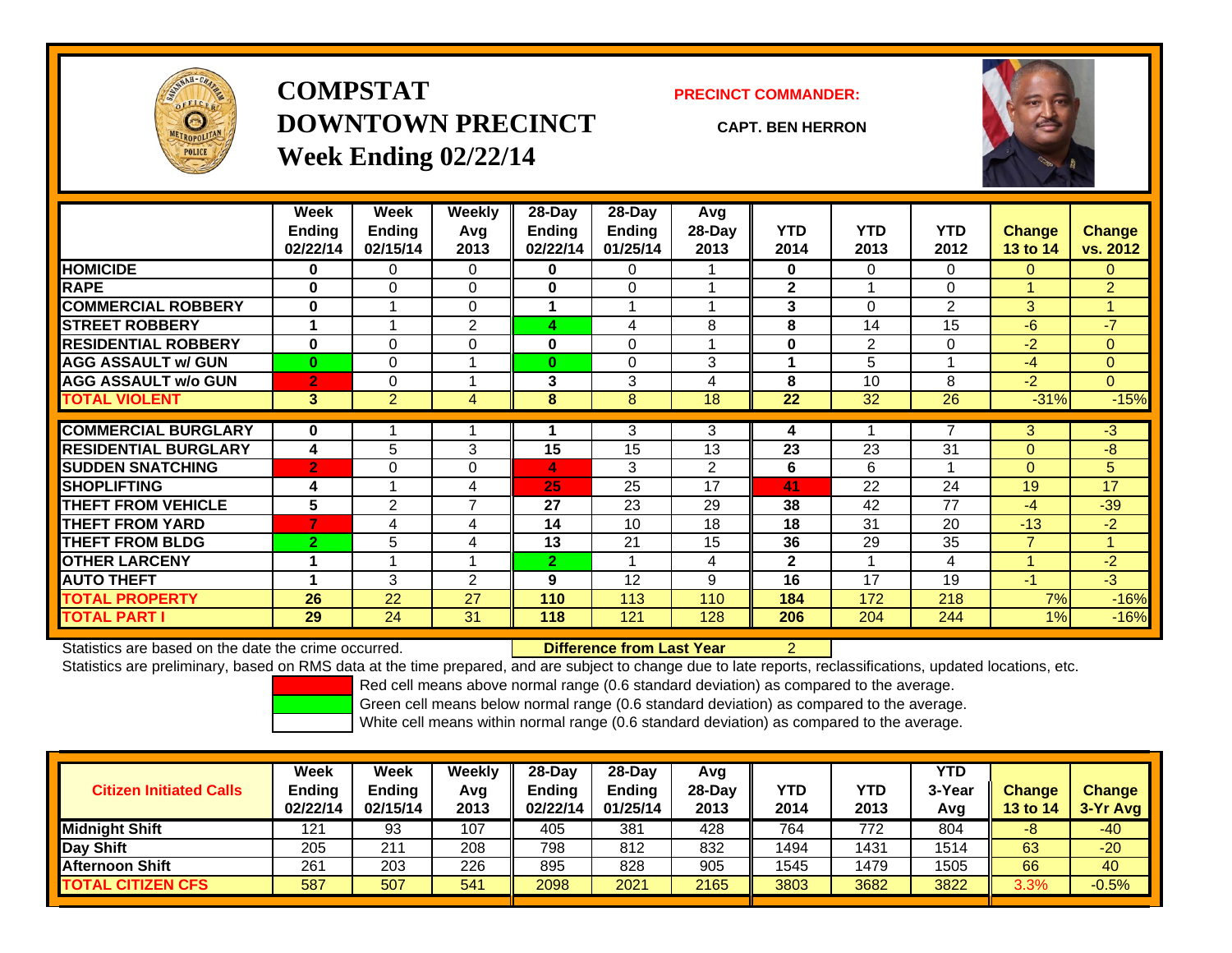

**COMPSTATCENTRAL PRECINCT CAPT. DEVONN ADAMSWeek Ending 02/22/14**



|                             | Week<br>Ending<br>02/22/14 | Week<br><b>Ending</b><br>02/15/14 | Weekly<br>Avg<br>2013 | $28-Day$<br>Endina<br>02/22/14 | 28-Dav<br><b>Ending</b><br>01/25/14 | Avg<br>28-Day<br>2013 | <b>YTD</b><br>2014 | <b>YTD</b><br>2013 | <b>YTD</b><br>2012 | <b>Change</b><br>13 to 14 | Change<br>vs. 2012 |
|-----------------------------|----------------------------|-----------------------------------|-----------------------|--------------------------------|-------------------------------------|-----------------------|--------------------|--------------------|--------------------|---------------------------|--------------------|
| <b>HOMICIDE</b>             | 0                          | 0                                 | 0                     | 0                              |                                     |                       | 3                  | $\Omega$           | 2                  | 3                         |                    |
| <b>RAPE</b>                 | $\bf{0}$                   |                                   | $\Omega$              | $\overline{2}$                 | 3                                   | $\Omega$              | 3                  |                    | $\Omega$           | $\overline{2}$            | 3                  |
| <b>COMMERCIAL ROBBERY</b>   | $\bf{0}$                   |                                   | 0                     | 3                              | 4                                   |                       | 5                  | 2                  | 3                  | 3                         | $\overline{2}$     |
| <b>STREET ROBBERY</b>       | $\blacktriangle$           | $\overline{2}$                    | 1                     | 11                             | 10                                  | 5                     | 21                 | 12                 | 13                 | 9                         | 8                  |
| <b>RESIDENTIAL ROBBERY</b>  | $\bf{0}$                   | 0                                 | $\Omega$              | $\bf{0}$                       | 0                                   |                       | $\bf{0}$           |                    | 0                  | $-1$                      | $\overline{0}$     |
| <b>AGG ASSAULT w/ GUN</b>   | $\bf{0}$                   | $\overline{2}$                    | 1                     | 3                              | 5                                   | 4                     | 8                  | 9                  | 6                  | $-1$                      | $\overline{2}$     |
| <b>AGG ASSAULT w/o GUN</b>  |                            | 0                                 | 4                     |                                |                                     | 4                     | 4                  | 13                 | 6                  | $-9$                      | $-2$               |
| <b>TOTAL VIOLENT</b>        | 5                          | 6                                 | 4                     | 20                             | 24                                  | 17                    | 44                 | 38                 | 30                 | 16%                       | 47%                |
|                             |                            |                                   |                       |                                |                                     |                       |                    |                    |                    |                           |                    |
| <b>COMMERCIAL BURGLARY</b>  | $\mathbf{2}$               | 0                                 | 2                     | 2                              |                                     |                       | 4                  | 6                  | 9                  | $-2$                      | $-5$               |
| <b>RESIDENTIAL BURGLARY</b> | 5                          | 6                                 | 9                     | 38                             | 46                                  | 37                    | 90                 | 66                 | 62                 | 24                        | 28                 |
| <b>SUDDEN SNATCHING</b>     | $\bf{0}$                   | 0                                 | $\Omega$              | $\bf{0}$                       | 0                                   |                       | $\bf{0}$           | 3                  | 3                  | $-3$                      | $-3$               |
| <b>SHOPLIFTING</b>          | 3                          | 3                                 | 2                     | 9                              | 6                                   | 8                     | 13                 | 16                 | 5                  | $-3$                      | 8                  |
| <b>THEFT FROM VEHICLE</b>   | 10                         | 9                                 | 9                     | 30                             | 27                                  | 36                    | 56                 | 55                 | 74                 | и                         | $-18$              |
| <b>THEFT FROM YARD</b>      | $\mathbf{2}$               | 0                                 | 4                     | 4                              | 6                                   | 16                    | 16                 | 22                 | 39                 | $-6$                      | $-23$              |
| <b>THEFT FROM BLDG</b>      | 3                          | 4                                 | 4                     | 15                             | 15                                  | 17                    | 26                 | 30                 | 34                 | $-4$                      | $-8$               |
| <b>OTHER LARCENY</b>        | $\bf{0}$                   |                                   | 1                     |                                | $\overline{\phantom{a}}$            | 4                     | $\mathbf{2}$       | $\Omega$           | 3                  | $\overline{2}$            | $-1/$              |
| <b>AUTO THEFT</b>           | 4                          | 4                                 | 4                     | 23                             | 24                                  | 17                    | 49                 | 22                 | 19                 | 27                        | 30                 |
| <b>TOTAL PROPERTY</b>       | 29                         | 27                                | 35                    | 122                            | 126                                 | 142                   | 256                | 220                | 248                | 16%                       | 3%                 |
| <b>TOTAL PART I</b>         | 34                         | 33                                | 39                    | 142                            | 150                                 | 159                   | 300                | 258                | 278                | 16%                       | 8%                 |

Statistics are based on the date the crime occurred. **Difference from Last Year** 

42

Statistics are preliminary, based on RMS data at the time prepared, and are subject to change due to late reports, reclassifications, updated locations, etc.

Red cell means above normal range (0.6 standard deviation) as compared to the average.

Green cell means below normal range (0.6 standard deviation) as compared to the average.

| <b>Citizen Initiated Calls</b> | Week<br><b>Ending</b><br>02/22/14 | Week<br>Ending<br>02/15/14 | Weeklv<br>Avg<br>2013 | $28-Dav$<br><b>Ending</b><br>02/22/14 | 28-Dav<br><b>Ending</b><br>01/25/14 | Avg<br>$28-Day$<br>2013 | YTD<br>2014 | <b>YTD</b><br>2013 | <b>YTD</b><br>3-Year<br>Avg | <b>Change</b><br><b>13 to 14</b> | <b>Change</b><br>3-Yr Avg |
|--------------------------------|-----------------------------------|----------------------------|-----------------------|---------------------------------------|-------------------------------------|-------------------------|-------------|--------------------|-----------------------------|----------------------------------|---------------------------|
| <b>Midnight Shift</b>          | 108                               | 94                         | 105                   | 393                                   | 359                                 | 419                     | 741         | 784                | 799                         | $-43$                            | $-58$                     |
| Day Shift                      | 263                               | 235                        | 249                   | 978                                   | 985                                 | 996                     | 1907        | 1789               | 1797                        | 118                              | 110                       |
| <b>Afternoon Shift</b>         | 246                               | 217                        | 263                   | 925                                   | 903                                 | 1050                    | 1767        | 1922               | 1907                        | $-155$                           | $-140$                    |
| <b>TOTAL CITIZEN CFS</b>       | 617                               | 546                        | 616                   | 2296                                  | 2247                                | 2465                    | 4415        | 4495               | 4503                        | $-1.8%$                          | .9%                       |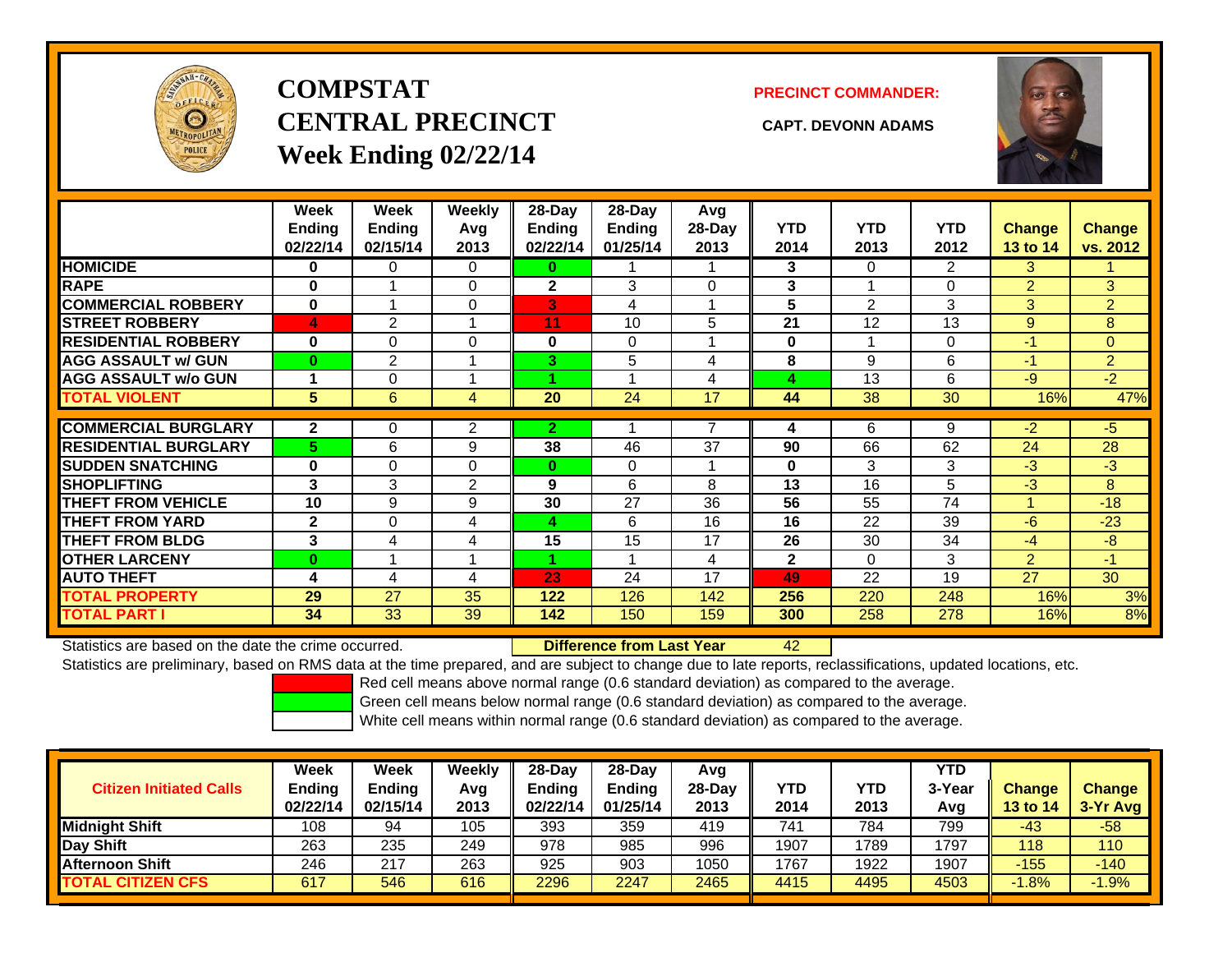

### **COMPSTATSOUTHSIDE PRECINCT** CAPT. TERRY SHOOP **Week Ending 02/22/14**

**PRECINCT COMMANDER:**



|                             | Week<br><b>Ending</b><br>02/22/14 | Week<br><b>Ending</b><br>02/15/14 | Weekly<br>Avg<br>2013 | $28$ -Day<br>Ending<br>02/22/14 | $28$ -Day<br><b>Ending</b><br>01/25/14 | Avg<br>28-Day<br>2013 | <b>YTD</b><br>2014 | <b>YTD</b><br>2013 | <b>YTD</b><br>2012 | <b>Change</b><br>13 to 14 | Change<br>vs. 2012 |
|-----------------------------|-----------------------------------|-----------------------------------|-----------------------|---------------------------------|----------------------------------------|-----------------------|--------------------|--------------------|--------------------|---------------------------|--------------------|
| <b>HOMICIDE</b>             | 0                                 | 0                                 | 0                     | 0                               | 0                                      | $\Omega$              | 0                  | $\overline{2}$     | 0                  | $-2$                      | 0                  |
| <b>RAPE</b>                 | 0                                 | 0                                 | $\mathbf 0$           | $\mathbf 0$                     | 0                                      |                       | 1                  |                    |                    | $\Omega$                  | $\overline{0}$     |
| <b>COMMERCIAL ROBBERY</b>   | $\bf{0}$                          | $\overline{2}$                    | $\Omega$              | 3                               | 5                                      | 2                     | $\overline{7}$     |                    | 4                  | 6                         | 3                  |
| <b>STREET ROBBERY</b>       | $\bf{0}$                          | 0                                 |                       | 3                               | 4                                      | 3                     | 8                  |                    | 4                  | $\overline{7}$            | 4                  |
| <b>RESIDENTIAL ROBBERY</b>  |                                   | 0                                 | $\Omega$              | $\overline{2}$                  |                                        |                       | 3                  |                    | 2                  | $\overline{2}$            |                    |
| <b>AGG ASSAULT w/ GUN</b>   | и                                 | 0                                 | $\mathbf{0}$          |                                 | 0                                      |                       |                    | 3                  | 2                  | $-2$                      | $-1$               |
| <b>AGG ASSAULT w/o GUN</b>  | $\bf{0}$                          | 0                                 | $\mathbf 0$           |                                 |                                        | $\overline{2}$        | л                  | 8                  |                    | $-7$                      | $\overline{0}$     |
| <b>TOTAL VIOLENT</b>        | $\overline{2}$                    | $\overline{2}$                    | $\overline{2}$        | 10                              | 11                                     | 10                    | 21                 | 17                 | 14                 | 24%                       | 50%                |
|                             |                                   |                                   |                       |                                 |                                        |                       |                    |                    |                    |                           |                    |
| <b>COMMERCIAL BURGLARY</b>  | $\mathbf{2}$                      | 0                                 |                       | 5                               | 5                                      | 4                     | 8                  | 4                  | 20                 | 4                         | $-12$              |
| <b>RESIDENTIAL BURGLARY</b> | 6                                 | 3                                 | 8                     | 18                              | 18                                     | 31                    | 44                 | 59                 | 62                 | $-15$                     | $-18$              |
| <b>ISUDDEN SNATCHING</b>    | $\bf{0}$                          | 0                                 | $\mathbf{0}$          | $\bf{0}$                        | 0                                      |                       | $\bf{0}$           | $\Omega$           | 2                  | $\Omega$                  | $-2$               |
| <b>SHOPLIFTING</b>          | 16                                | 20                                | 15                    | 57                              | 54                                     | 58                    | 109                | 83                 | 110                | 26                        | $-1$               |
| <b>THEFT FROM VEHICLE</b>   | 3                                 | 6                                 | 7                     | 26                              | 32                                     | 28                    | 64                 | 84                 | 43                 | $-20$                     | 21                 |
| <b>THEFT FROM YARD</b>      | 4                                 | 0                                 | $\overline{2}$        | 10                              | 8                                      | 8                     | 16                 | 14                 | 38                 | $\overline{2}$            | $-22$              |
| <b>THEFT FROM BLDG</b>      | A.                                | 3                                 | 5                     | 10                              | 13                                     | 19                    | 26                 | 26                 | 36                 | $\Omega$                  | $-10$              |
| <b>OTHER LARCENY</b>        | $\bf{0}$                          | 0                                 |                       | $\overline{2}$                  | 4                                      | 4                     | 6                  | 3                  | 5                  | 3                         | 1                  |
| <b>AUTO THEFT</b>           | 5                                 |                                   | $\overline{2}$        | 11                              | 8                                      | 9                     | 18                 | 20                 | 18                 | $-2$                      | $\Omega$           |
| <b>TOTAL PROPERTY</b>       | 37                                | 33                                | 40                    | 139                             | 142                                    | 163                   | 291                | 293                | 334                | $-1%$                     | $-13%$             |
| <b>TOTAL PART I</b>         | 39                                | 35                                | 43                    | 149                             | 153                                    | 173                   | 312                | 310                | 348                | $1\%$                     | $-10%$             |

Statistics are based on the date the crime occurred. **Difference from Last Year** 

2

Statistics are preliminary, based on RMS data at the time prepared, and are subject to change due to late reports, reclassifications, updated locations, etc.

Red cell means above normal range (0.6 standard deviation) as compared to the average.

Green cell means below normal range (0.6 standard deviation) as compared to the average.

| <b>Citizen Initiated Calls</b> | Week<br><b>Ending</b><br>02/22/14 | <b>Week</b><br><b>Ending</b><br>02/15/14 | Weekly<br>Avg<br>2013 | $28-Dav$<br><b>Ending</b><br>02/22/14 | $28-Dav$<br>Ending<br>01/25/14 | Avg<br>$28-Dav$<br>2013 | YTD<br>2014 | YTD<br>2013 | <b>YTD</b><br>3-Year<br>Avg | <b>Change</b><br><b>13 to 14</b> | <b>Change</b><br>3-Yr Avg |
|--------------------------------|-----------------------------------|------------------------------------------|-----------------------|---------------------------------------|--------------------------------|-------------------------|-------------|-------------|-----------------------------|----------------------------------|---------------------------|
| <b>Midnight Shift</b>          | 86                                | 68                                       | 86                    | 295                                   | 336                            | 343                     | 625         | 574         | 620                         | 51                               |                           |
| Day Shift                      | 267                               | 253                                      | 238                   | 995                                   | 1023                           | 950                     | 1815        | 1677        | 1797                        | 138                              | 18                        |
| <b>Afternoon Shift</b>         | 252                               | 263                                      | 244                   | 962                                   | 929                            | 976                     | 1782        | 1695        | 1764                        | 87                               | 18                        |
| <b>TOTAL CITIZEN CFS</b>       | 605                               | 584                                      | 567                   | 2252                                  | 2288                           | 2269                    | 4222        | 3946        | 4181                        | 7.0%                             | .0%                       |